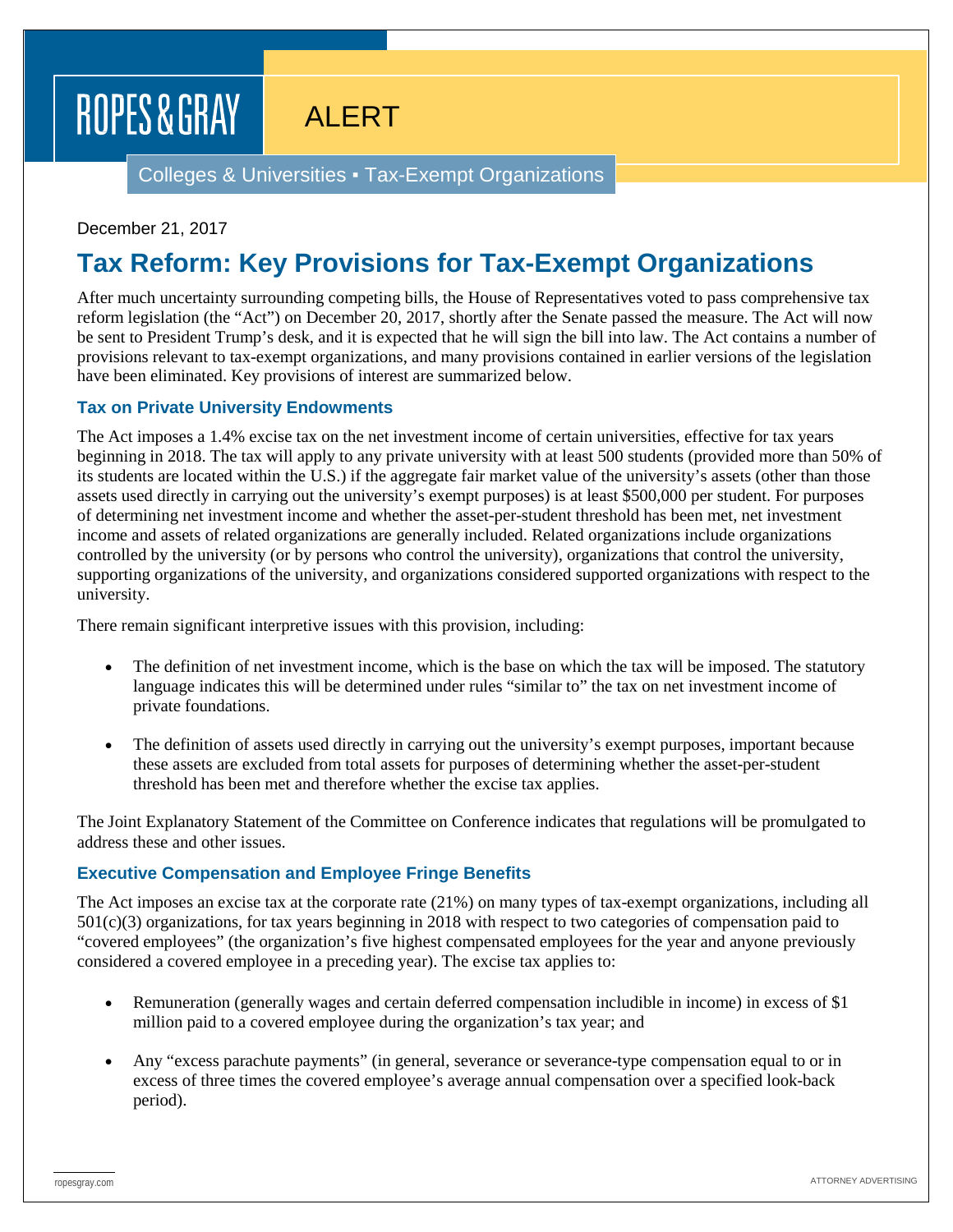### ROPES&GRAY

December 21, 2017

ALERT | 2

Remuneration paid by a related organization is generally taken into account for purposes of the excise tax. There is a carve-out from both categories of compensation subject to the excise tax for amounts paid to licensed medical professionals in connection with the performance of medical services, and the excess parachute payment rules do not apply to non-"highly compensated employees," as that term is specifically defined in the Internal Revenue Code. The legislation contemplates that regulations will be needed to prevent avoidance of this new excise tax, such as through performance of services as other than an employee or by using a pass-through entity to pay compensation.

The Act also suspends through the end of 2025 the exclusion from gross income for certain employer-provided fringe benefits, including the exclusion for qualified moving expense reimbursements and the transportation fringe applicable to qualified bicycle commuting reimbursement, and relatedly suspends the availability of the deduction for moving expenses for the same period.

Additionally, any amount paid by a tax-exempt organization for any qualified transportation fringe, any parking facility used in connection with qualified parking fringes, or any on-premises athletic facility will generally be treated as unrelated business taxable income for tax years beginning in 2018.

### **Unrelated Business Taxable Income (UBTI)**

*UBTI "Basket" Provision*. The Act requires UBTI to be computed separately with respect to each unrelated trade or business of a tax-exempt organization. The organization will then be taxed on the sum of the separately computed UBTI "baskets," less a single \$1,000 specific deduction. Each separately computed UBTI amount cannot be less than zero. As a result, the Act prevents tax-exempt organizations from offsetting UBTI in one unrelated trade or business with net losses from another unrelated trade or business.

This provision is effective for tax years beginning in 2018. The Act permits net operating losses ("NOLs") generated in taxable years beginning before January 1, 2018 to be used in subsequent years without the basketing limitation that would otherwise be imposed by the Act. Accordingly, such NOLs could be used generally against UBTI from any trade or business. It is not clear whether capital loss carryforwards generated in prior tax years will be subject to the same treatment.

Guidance will be needed on the extent to which tax-exempt organizations may aggregate activities as a single trade or business. For example, it is unclear from the Act whether an organization's investments in multiple private investment funds would be treated as a single trade or business of investing, a separate trade or business with respect to each fund investment, or a separate trade or business with respect to each portfolio company owned by each of several private equity funds. It is also unclear how certain losses from debt-financed investments will be treated for purposes of the basketing provision.

*Reduction in Tax Rate*. The Act replaces the graduated corporate income tax rate structure and maximum 35% marginal rate with a flat 21% corporate income tax rate. Accordingly, UBTI of tax-exempt organizations that are corporations will be taxed at a 21% federal rate for tax years beginning in 2018.

### **Tax-Exempt Bonds**

While the initial House bill would have repealed tax exemption for "private activity bonds" – a broad category of tax-exempt bonds that includes bonds issued for the benefit of tax-exempt organizations – the Act does not repeal the private activity bond tax exemption.

Under the Act, bonds that "advance-refund" tax-exempt bonds will lose their tax-exempt status. Refunding bonds – bonds issued to pay principal, interest or the redemption price on a prior bond issue – are classified as "current refunding" bonds if the refunded bond is redeemed within 90 days of the issuance of the refunding bonds, and as "advance refunding" bonds otherwise. Beginning in 2018, interest on advance refunding bonds will no longer be exempt from tax.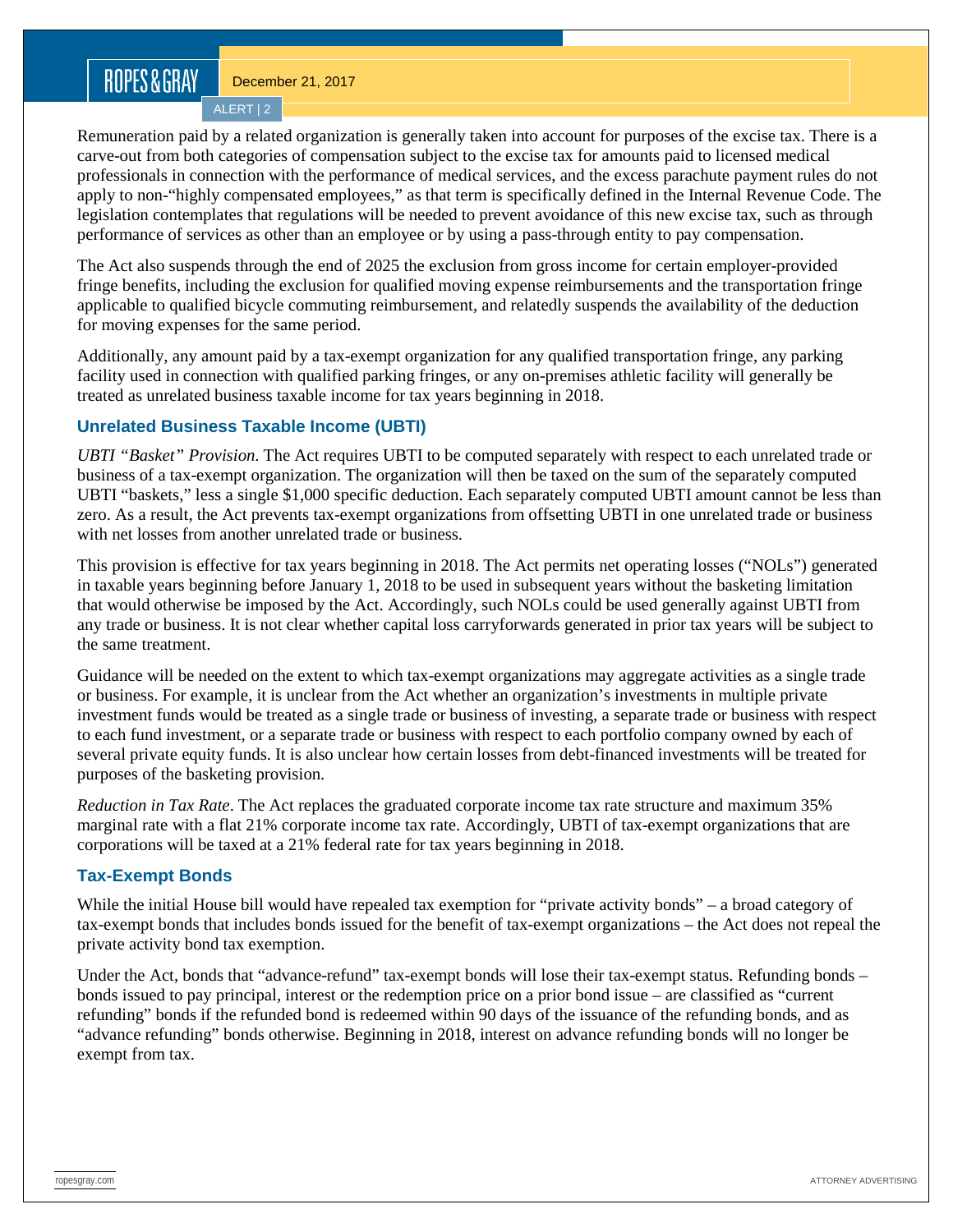ALERT | 3

### **Provisions Affecting the Charitable Contribution Deduction**

*Increase in the Charitable Contribution Deduction Limitation*. The amount an individual may deduct for a charitable contribution is limited to certain percentages of the donor's "contribution base" (essentially, the donor's adjusted gross income). Donations of cash by individuals to a private foundation are generally limited to 30% of a donor's contribution base. Under pre-Act law, donations of cash by individuals to public charities and certain private foundations are generally eligible for a more generous 50% donation cap.

The Act increases the 50% limitation for cash contributions to public charities and certain private foundations to 60%. Contributions exceeding the 60% limitation are generally allowed to be carried forward and deducted for up to five years. The provision sunsets at the end of 2025.

*Increase in the Standard Deduction*. The Act increases the standard deduction to \$12,000 for single filers, \$18,000 for heads of household, and \$24,000 for joint filers. Under prior law, the 2018 standard deduction amounts would have been: \$6,500 for single individuals and married individuals filing separately; \$9,550 for heads of household, and \$13,000 for married individuals filing jointly. The standard deduction increases sunset at the end of 2025.

Increasing the standard deduction is expected to result in a dramatic reduction in the number of taxpayers who choose to itemize and claim the charitable deduction. Many in the charitable community anticipate that this change will result in a significant decline in charitable giving.

*Repeal of the "Pease" Limitation*. Under pre-Act law, certain taxpayers who itemized their deductions were subject to a limitation on these deductions (the so-called "Pease" limitation). For taxpayers who exceed the threshold, the total amount of most otherwise allowable itemized deductions was reduced by 3% of the amount of the taxpayer's adjusted gross income exceeding the threshold. The total reduction could not be greater than 80% of all itemized deductions. The Act suspends the Pease limitation through the end of 2025.

*College Athletic Event Seating Rights*. Under pre-Act law, a donor was permitted to claim a charitable contribution deduction for 80% of the amount paid for the right to purchase tickets for athletic events. The Act repeals this rule for contributions made in tax years beginning in 2018.

### **Notable Omissions**

Several provisions relevant to tax-exempt organizations that were proposed in earlier House or Senate versions of the legislation are not a part of the Act. These include:

- Subjecting state and local government pension plans to the unrelated business income tax.
- Repealing the tax exemption for private activity bonds, including qualified  $501(c)(3)$  bonds.
- Changing the "intermediate sanctions" excise tax regime to impose new organization-level excise taxes and treat all investment advisors and university athletic coaches as "disqualified persons."
- Repealing the tax-free treatment of tuition benefits provided to employees of educational institutions (and their spouses and dependents) and the tax-free treatment of educational assistance programs offered by employers to their employees.
- Repealing the tax-free treatment of housing benefits provided to employees who are required to accept housing on the business premises for the employer's convenience.
- Subjecting tax-exempt organizations to unrelated business income tax on royalties from licensing the organization's name or logo.